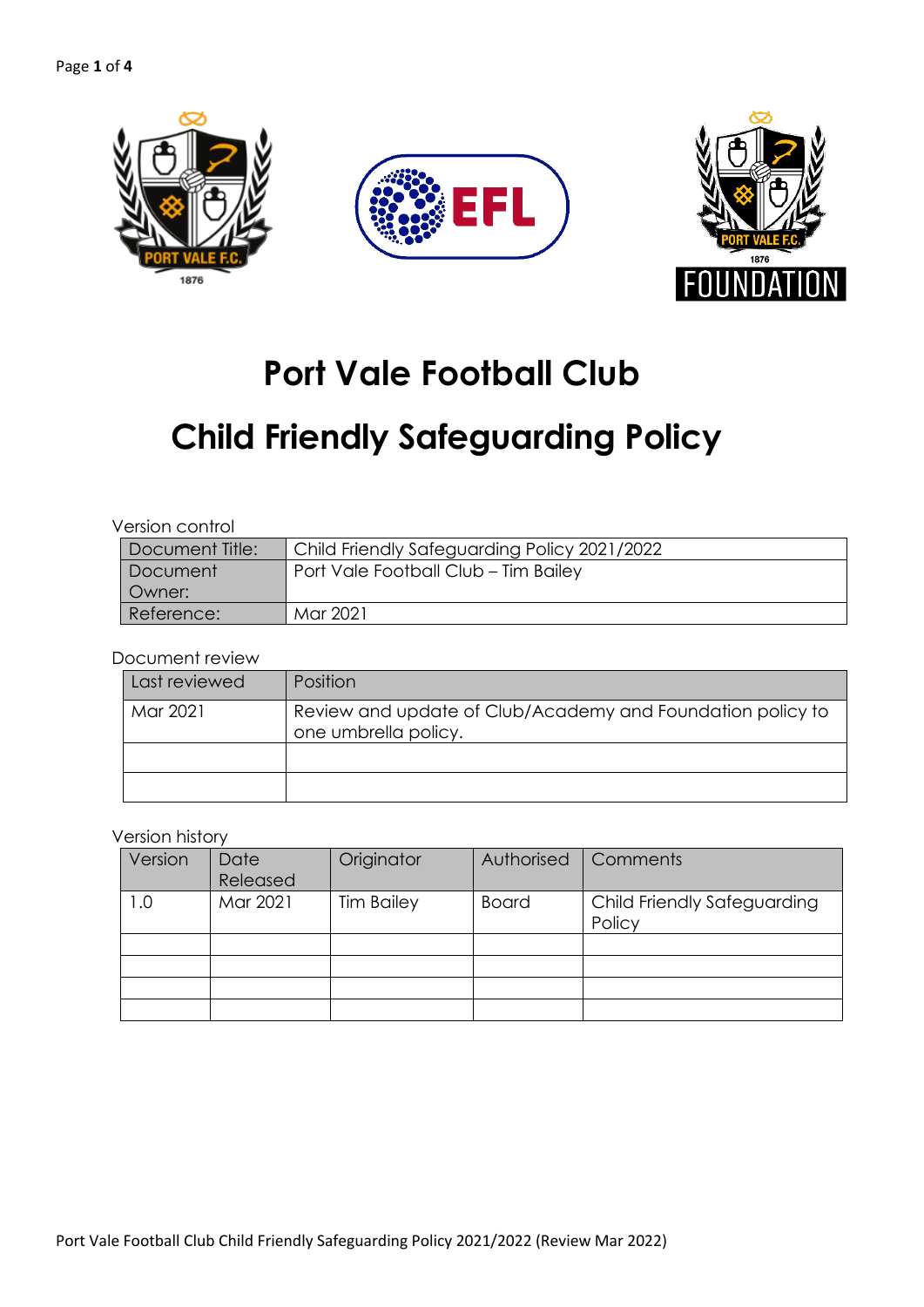## **1. The purpose and Scope of this Policy statement**

This Policy is for use across the club and is to be observed by all those who work with children, young persons, and families as part of its football and educational programmes. The Policy exists to ensure that best practice is promoted and adhered to.

Activities undertaken at the following locations/departments are under the remit of this policy which include:

- Port Vale Football club and the Vale Park Stadium
- Port Vale Foundation Trust
- Port Vale First Team
- Port Vale Academy and youth development
- Port Vale ladies Football team
- Port Vale Retail Store.

#### **2. What is Safeguarding?**

• Safeguarding is about keeping children – including you – safe. It is also about taking action to protect a child and implement policies in order to prevent concerns. We may hear or see something, or you may tell us something that we need to act upon but in all situations Port Vale Football Club and its staff believe that your welfare, health and safety are very important. We will respect and protect the rights of all Children (under 18) and Adults (over 18 who need care and support). EVERYONE has a right to protection regardless of age, gender, race, ethnicity, ability, sexual orientation and political or religious beliefs.

## **3. Our Aim**

• We aim to keep all children safe and to provide a secure environment for you and every other child taking part in our activities. You will be treated fairly and be free from harm, discrimination and bullying. All our staff are trained to keep you safe whilst you are with us and act to preventing harm if we think you need protection or assistance.

#### **4. What can you do to help us keep you and everyone else safe?**

- We expect you to listen and follow instructions
- Respect other children and adults
- Be kind and support others
- Accept differences and value diversity
- Take responsibility for your actions
- Tell us what you like or do not like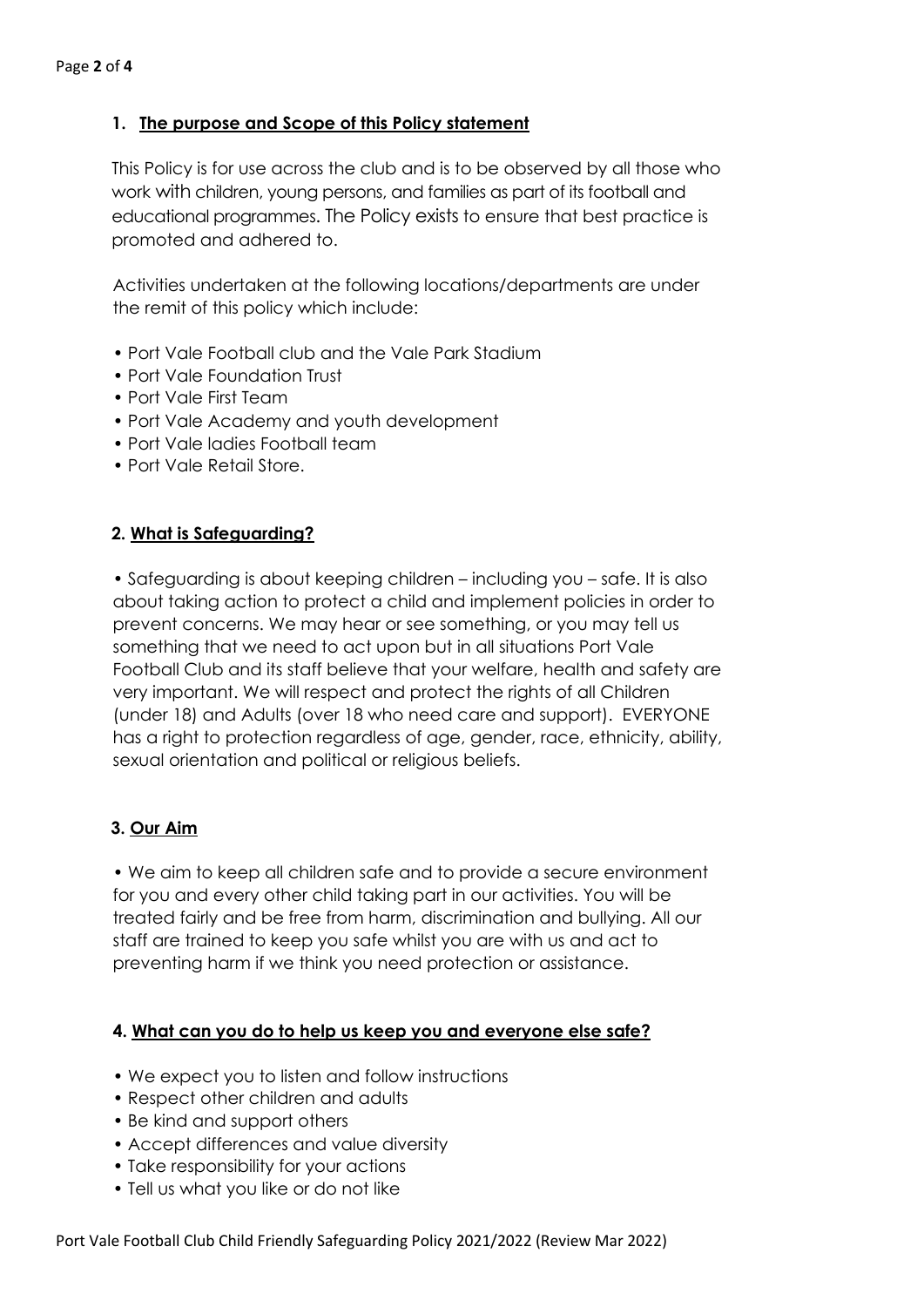• Ask for help when you need it

• NOT be rude, bully or discriminate. Misconduct will be dealt with by the Lead Coach/Activity Leader, sanctions may apply and you could be stopped from attending.

• Use your voice If you want to give us some feedback or talk to us about a concern. You can speak to your Coach, Safeguarding Officer or any other trusted adult at the club or you can email safeguarding@portvale.co.uk If you need to talk. We will listen and It is important to know where to go if you are worried about something or need to talk to someone.

#### **5. Things To Remember**

• You can talk to the safeguarding Officers, Coach or Activity Leaders.

- You can talk to any adult from the club that you trust.
- You can call ChildLine at any time on 0800 11 11, they are open 24 hours a day and the conversation will be confidential.

#### **6. Ask for help if someone is:**

- Bullying you or saying things to you or about you that you do not like, this could be another child or an adult.
- Sending nasty messages to you on social media or on your phone.

• Threatening to send embarrassing photos of you to others/put them on the internet, or asking you for photos, money or favours.

• Touching you in ways you do not like (NSPCC underwear rule). https://www.nspcc.org.uk/globalassets/documents/advice-andinfo/underwearrule-children-guide-english.pdf

- Trying to give you tablets, drugs, alcohol or cigarettes.
- Physically hurting you.

• Trying to make friends with you on social media and you don't know them.

*Remember* we are here to keep you safe. You can speak to us or you can contact Childline on 0800 11 11 https://www.childline.org.uk

Our Port Vale Safeguarding Officer is Tim Bailey who has a mobile phone number of 07966 935817.